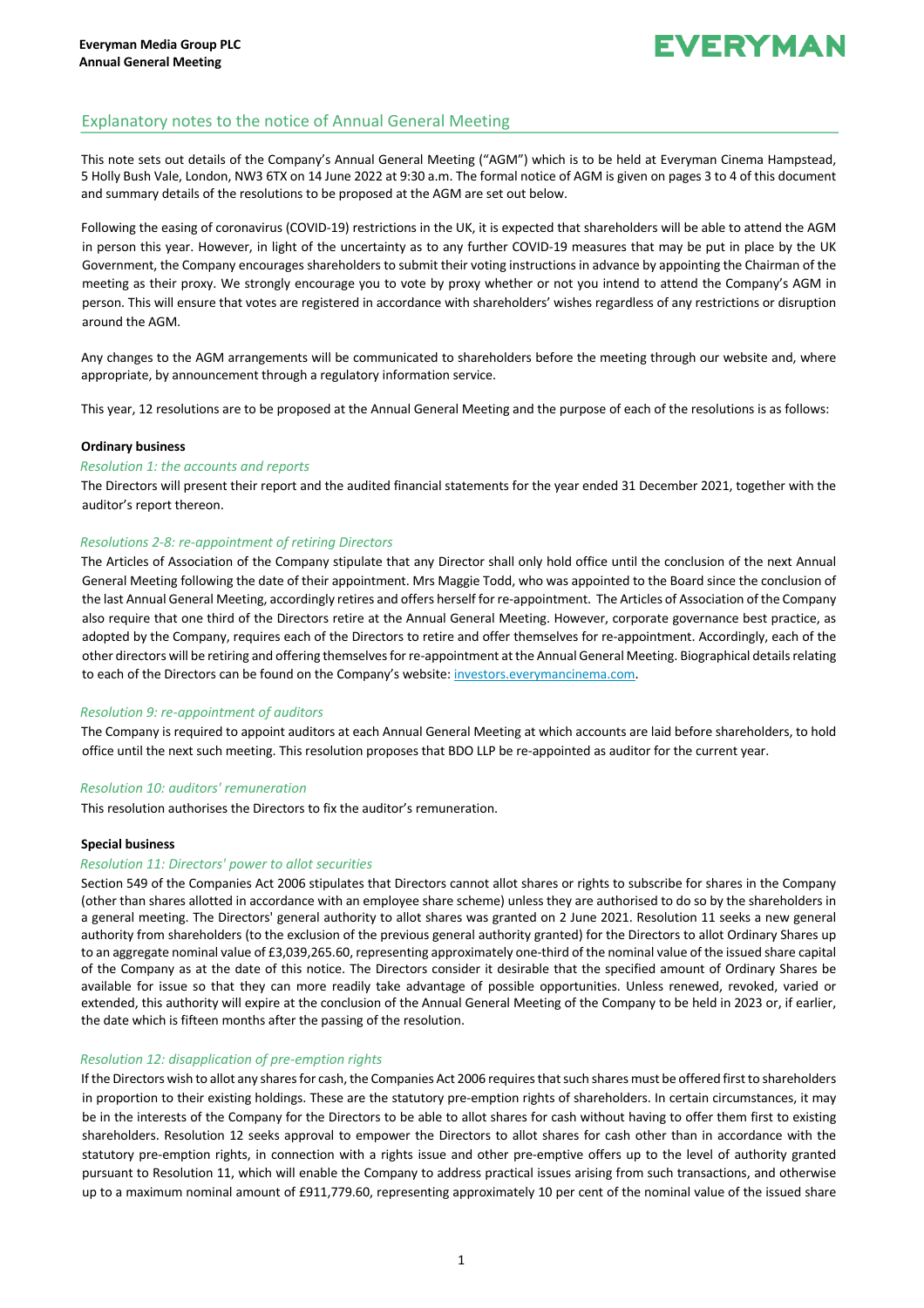

capital of the Company. Unless renewed, revoked, varied or extended, this authority will expire at the conclusion of the Annual General Meeting of the Company to be held in 2023 or, if earlier, the date which is fifteen months after the passing of the resolution.

#### **Recommendation**

The Directors believe that the proposals in resolutions 1 to 12 are in the best interests of the Company and its shareholders as a whole. Accordingly, the Directors recommend that shareholders vote in favour of each resolution as they intend to do in respect of their own beneficial shareholdings. Appointing a proxy will enable your vote to be counted at the Annual General Meeting in the event of your absence.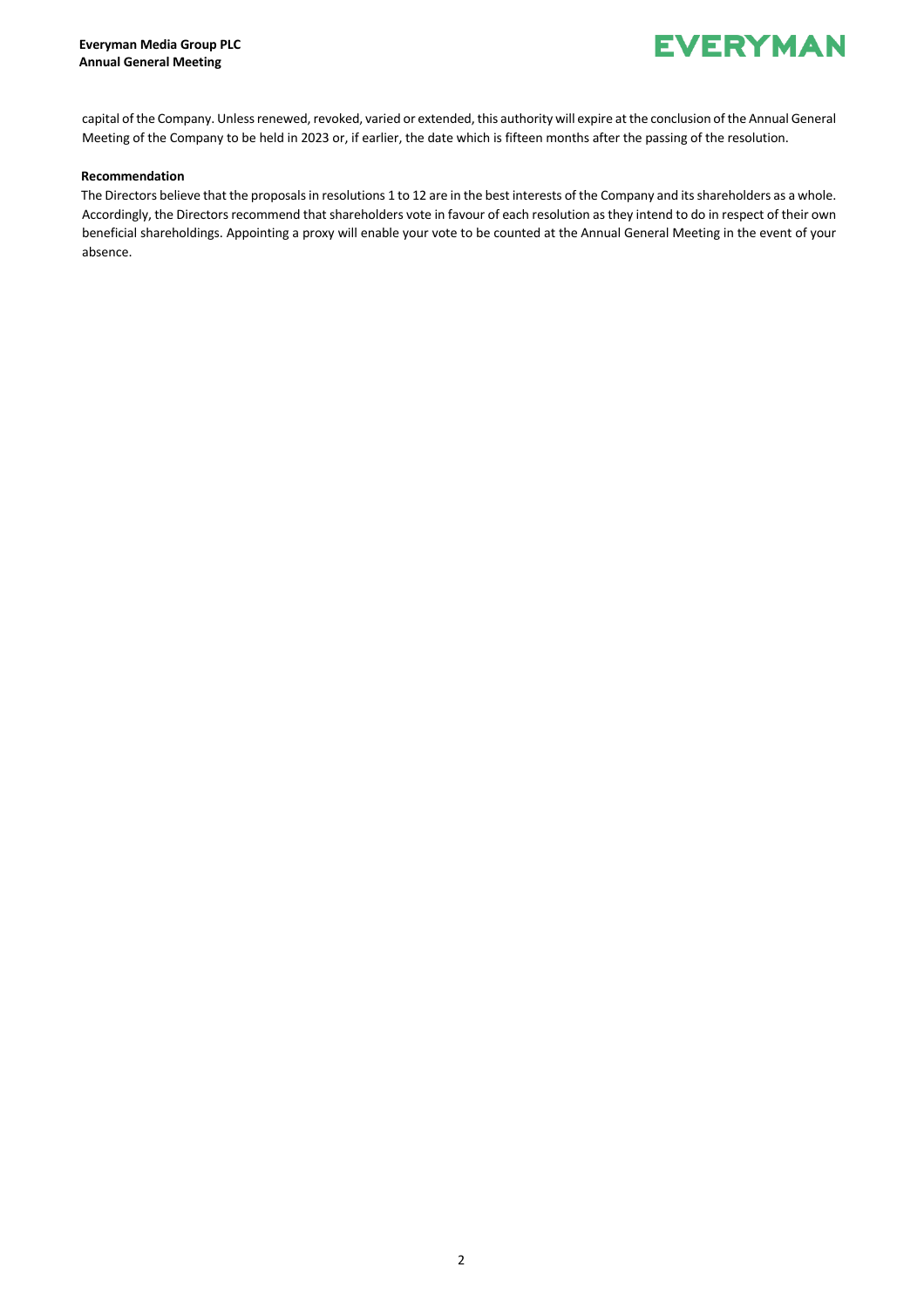# **FVERYMAN**

### Notice of Annual General Meeting

Notice is hereby given that the Annual General Meeting ("AGM") of Everyman Media Group PLC will be held at Everyman Cinema, 5 Holly Bush Vale, Hampstead, London NW3 6TX on 14 June 2022 at 9:30 a.m. for the purpose of considering and, if thought fit, passing the following resolutions of which resolutions 1 to 11 will be proposed as ordinary resolutions and resolution 12 will be proposed as a special resolution.

#### **Ordinary business**

#### *Ordinary resolutions*

- 1 To receive the accounts and the reports of the Directors and the auditors thereon for the year ended 31 December 2021.
- 2 To re-appoint Mr Paul Wise as a Director.
- 3 To re-appoint Mr Alex Scrimgeour as a Director.
- 4 To re-appoint Mr Adam Kaye as a Director.
- 5 To re-appoint Mr Charles Dorfman as a Director.
- 6 To re-appoint Mr Philip Jacobson as a Director.
- 7 To re-appoint Mr Michael Rosehill as a Director.
- 8 To re-appoint Mrs Maggie Todd as a Director.
- 9 To re-appoint BDO LLP as auditor of the Company to hold office until the conclusion of the next Annual General Meeting.
- 10 To authorise the Directors to determine the auditor's remuneration.

#### **Special business**

To consider, and if thought fit, pass resolution 11 as an ordinary resolution and resolution 12 as a special resolution.

#### *Ordinary resolution*

11 That the Directors of the Company be and they are hereby generally and unconditionally authorised in accordance with section 551 of the Companies Act 2006, to exercise all the powers of the Company to allot and issue shares in the capital of the Company and to grant rights to subscribe for or to convert any security into shares in the Company (relevant securities of the Company as defined in section 551 of the Companies Act 2006) up to an aggregate nominal amount of £3,039,265.60 (representing approximately one third of the issued share capital at the date of the notice of meeting) provided that the authority conferred by this resolution shall expire on the conclusion of the next Annual General Meeting of the Company or, if earlier, at 5:00 p.m. (London time) on the date which is fifteen months after the passing of this resolution (unless renewed, varied or revoked by the Company in a general meeting) but so that this authority shall allow the Company to make before the expiry of this authority offers or agreements which would or might require shares to be allotted or rights to be granted after such expiry and the Directors may allot equity securities (or sell treasury shares) in pursuance of any such offer or agreement as if the authority had not expired.

#### *Special resolution*

- 12 That, subject to the passing of resolution 11, the Directors be authorised to allot equity securities (as defined in section 560 of the Companies Act 2006) for cash under the authority conferred by that resolution and/or to sell Ordinary Shares held by the Company as treasury shares as if section 561 of the Companies Act 2006 did not apply to any such allotment or sale, provided that such authority shall be limited to:
	- a) the allotment of equity securities in connection with an offer of equity securities:
		- i. to the holders of Ordinary Shares in proportion (as nearly as may be practicable) to their respective holdings; and
		- ii. to holders of other equity securities as required by the rights of those securities or as the Directors otherwise consider necessary,

but subject to such exclusions or other arrangements as the Directors may deem necessary or expedient in relation to treasury shares, fractional entitlements, record dates, legal or practical problems in or under the laws of any territory or the requirements of any regulatory body or stock exchange; and

b) the allotment of equity securities or sale of treasury shares (otherwise than pursuant to clause (a) of this resolution) to any person up to an aggregate nominal amount of £911,779.60.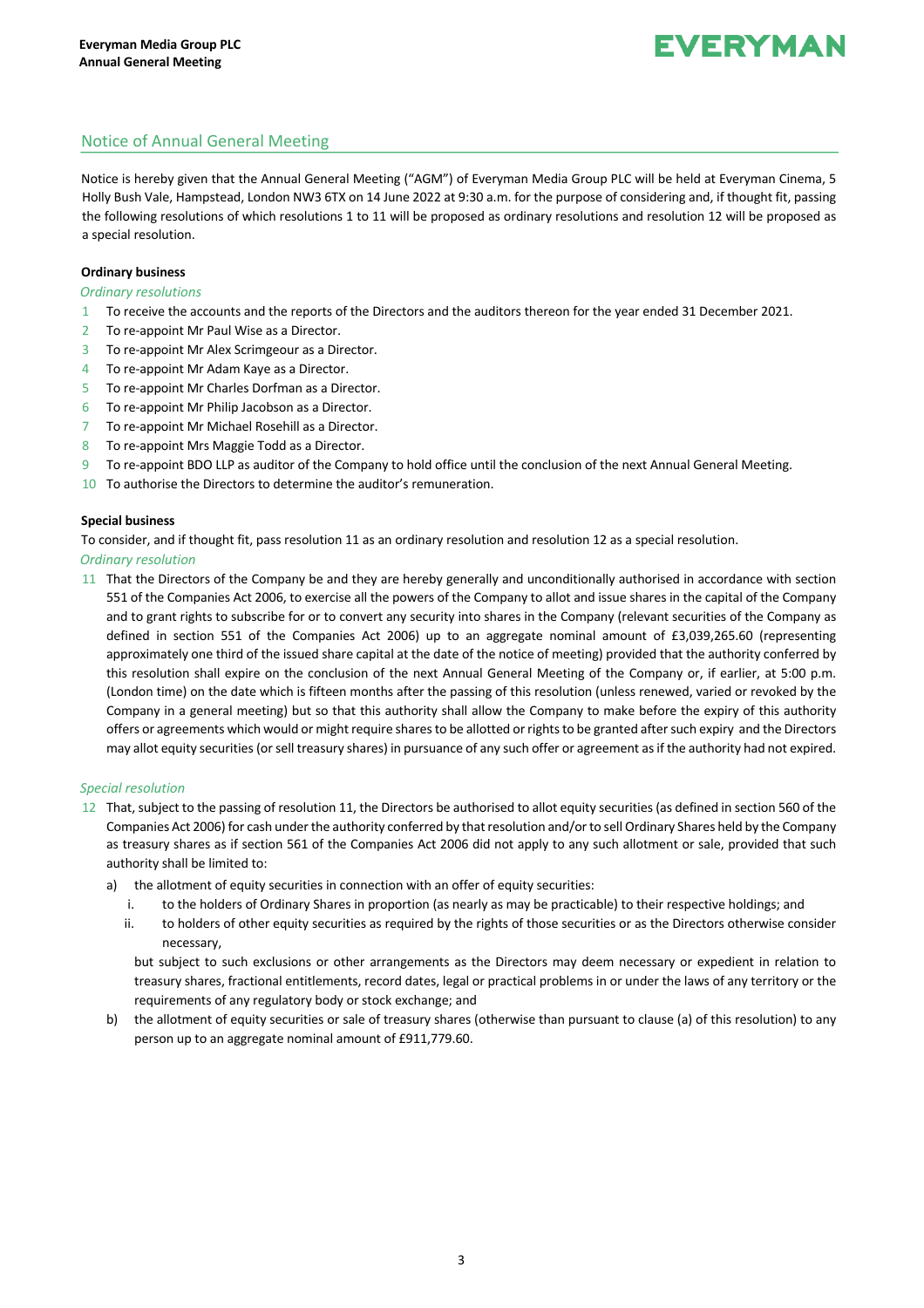

The authority granted by this resolution will expire at the conclusion of the Company's next Annual General Meeting after the passing of this resolution or, if earlier, at 5:00 p.m. (London time) on the date which is fifteen months after the passing of this resolution (unless renewed, varied or revoked by the Company in a general meeting), save that the Company may, before such expiry make offers or agreements which would or might require equity securities to be allotted (or treasury shares to be sold) after the authority expires and the Directors may allot equity securities (or sell treasury shares) in pursuance of any such offer or agreement as if the authority had not expired.

On behalf of the Board

**Paul Wise Chairman 16 May 2022** *Everyman Media Group PLC* Studio 4, 2 Downshire Hill London NW3 1NR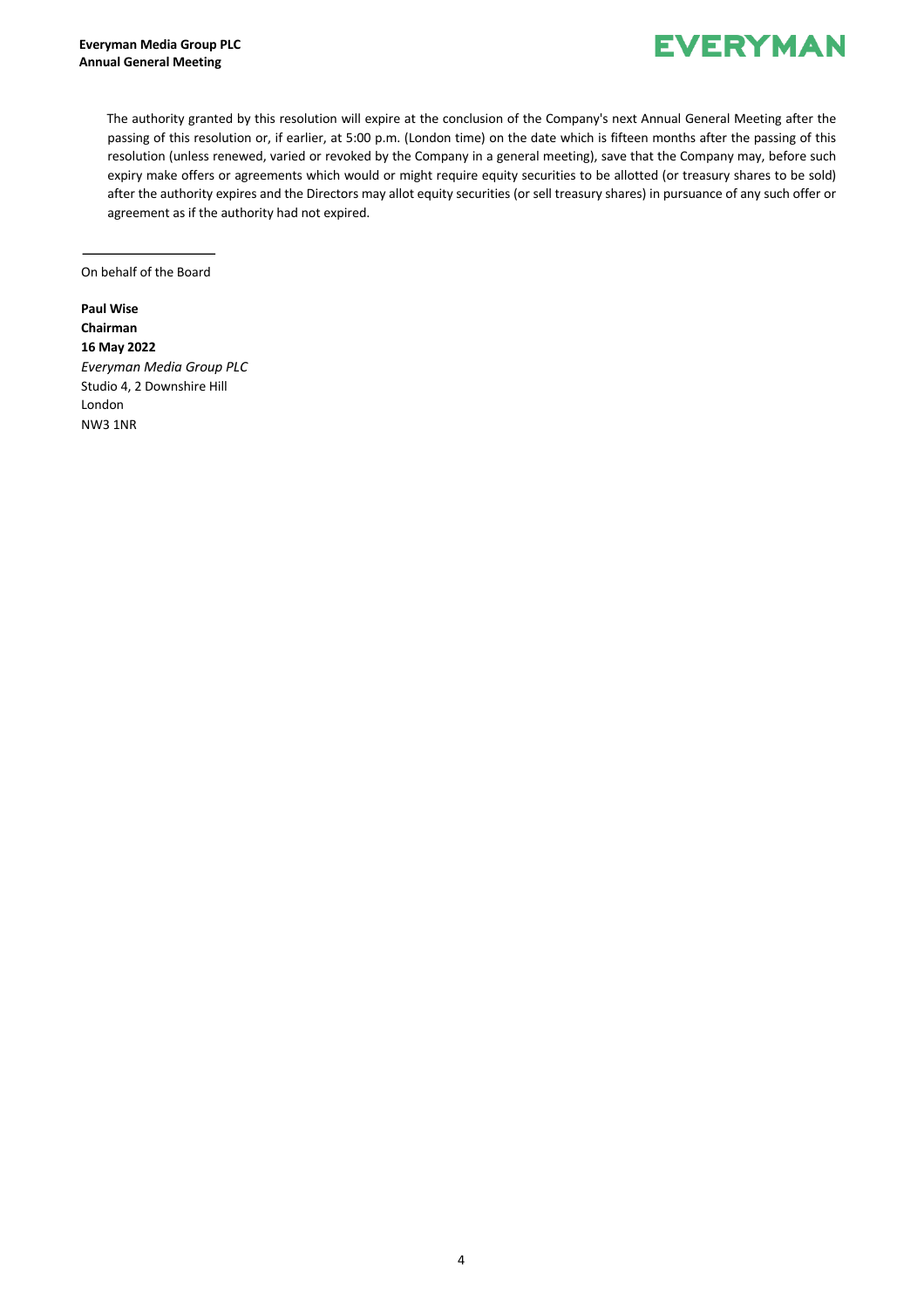## **EVERYMAN**

#### **Notes**

- 1 A member entitled to attend, speak and vote may appoint a proxy or proxies to attend, speak and vote at the annual general meeting instead of him or her. A proxy need not be a member of the Company.
- 2 A form of proxy is enclosed which, if used, must be lodged at the Company's registrars, Computershare Investor Services PLC, The Pavilions, Bridgwater Road, Bristol BS99 6ZY, by 9:30 a.m. on 10 June 2022 (or not less than 48 hours before any adjourned meeting). You may appoint more than one proxy provided each proxy is appointed to exercise rights attached to different shares. To appoint more than one proxy you may photocopy the proxy form. You may appoint a person other than the Chairman as your proxy. Please indicate the proxy holder's name and the number of shares in relation to which they are authorised to act as your proxy (which, in aggregate, should not exceed the number of shares held by you). Please also indicate if the proxy instruction is one of multiple instructions being given. All forms must be signed and should be returned together in the same envelope.
- 3 You can also lodge your proxy vote electronically, by logging onto the Computershare website at www.investorcentre.co.uk/eproxy. An identifying Control Number, together with your unique Shareholder Reference Number (SRN) and PIN (all of which are printed on the form of proxy) will be required. Full details of the procedure are given on the website. The proxy appointment and/or voting instructions must be received by Computershare not later than 9:30 a.m. on 10 June 2022 (or not less than 48 hours before any adjourned meeting).
- 4 Pursuant to regulation 41 of the Uncertificated Securities Regulations 2001, the Company specifies that to be entitled to attend and vote at the meeting (and for the purpose of the determination by the Company of the number of votes they may cast), members must be entered on the Company's register of members at 6:00 p.m. on the day occurring two working days before the date of the meeting. If the Meeting is adjourned then, to be so entitled, members must be entered on the Company's register of members at 6:00 p.m. on the day occurring two working days before the date of the adjourned meeting or, if the Company gives notice of the adjourned meeting, at the time specified in that notice. Changes to entries on that register after that time (or, in the event that the meeting is adjourned, on the register of members later than 6:00 p.m. on the day occurring two working days before the date of any adjourned meeting) shall be disregarded in determining the rights of any member to attend and vote at the meeting referred to above.
- 5 Forms of proxy and the powers of attorney or other authority, if any, under which they are signed or a notarised certified copy of that power of attorney or authority, should be sent to the address noted on the form of proxy so as to arrive not lessthan 48 hours before the time fixed for the meeting. The return of a completed proxy form or other instrument of proxy will not prevent you attending the meeting and voting in person if you wish to do so. A member present in person or by proxy shall have one vote on a show of hands and on a poll every member present in person or by proxy shall have one vote for every Ordinary Share of which they are a holder. As a member, you have the right to put questions at the meeting relating to the business being dealt with at the meeting.
- 6 As at 13 May 2022, which is the latest practicable date before publication of this notice, the Company's issued share capital was 91,177,969 Ordinary Shares of 10 pence. There were no shares held in treasury and therefore the total voting rights were 91,177,969.
- The vote 'withheld' option is provided to enable you to abstain on any particular resolution. However, it should be noted that a 'withheld' vote is not a vote in law and will not be counted in the calculation of the proportion of the votes 'for' and 'against' a resolution.
- 8 CREST members who wish to appoint a proxy or proxies by utilising the CREST electronic proxy appointment service may do so by utilising the procedures described in the CREST Manual. CREST Personal Members or other CREST sponsored members, and those CREST members who have appointed a voting service provider(s), should refer to their CREST sponsor or voting service provider(s), who will be able to take the appropriate action on their behalf. In order for a proxy appointment made by means of CREST to be valid, the appropriate CREST message must be transmitted so as to be received by the Company's agent, Computershare Investor Services PLC (whose CREST ID is 3RA50) by the specified latest time(s) for receipt of proxy appointments. For this purpose, the time of receipt will be taken to be the time (as determined by the timestamp applied to the message by the CREST Applications Host) from which the Company's agent is able to retrieve the message by enquiry to CREST in the manner prescribed. The Company may treat as invalid a CREST Proxy Instruction in the circumstances set out in Regulation 35(5)(A) of the Uncertificated Securities Regulations 2001.
- 9 In the case of joint registered holders, the signature of one holder will be accepted and the vote of the senior who tenders a vote, whether in person or proxy, shall be accepted to the exclusion of the votes of the other joint holders. For this purpose, seniority shall be determined by the order in which the names stand on the register of members in respect of the relevant joint holding.